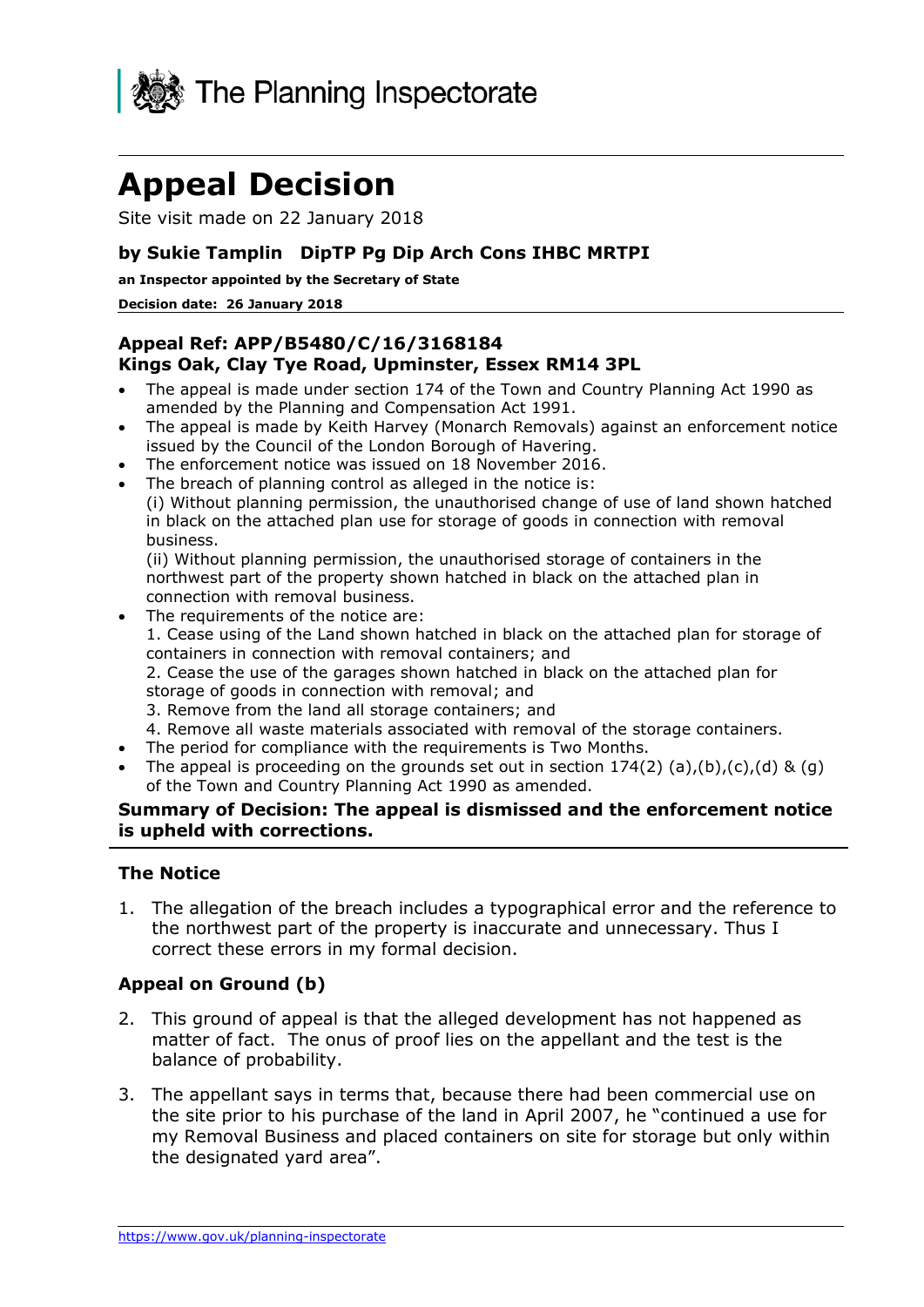- 4. The Council has provided aerial photographs dated May 2007, May 2010, July 2013 and 2016. There appear to be no storage containers visible in the first three photographs. In contrast the 2016 photograph shows a number of shipping or storage containers in about the same location as is illustrated on the Council's enforcement officer's photographs taken in April 2016, 7 months before the Notice was issued. I saw that the containers remained in place on the date of my visit in January 2018. In terms of the use of the garage building the appellant simply asserts that this has been used but provides no supporting evidence.
- is confirmed by the appellant's own testimony. Consequently the appeal on Ground (b) fails. 5. Accordingly the alleged development has occurred as a matter of fact and this

## **Appeal on Ground (c)**

- 6. The appellant says under this ground that "there has not been a breach of planning control as the yard and buildings have been in use commercially since 1996". This is an argument I will consider under Ground (d).
- 7. In order to succeed on ground (c) the appellant must show, on the balance of Kings Oak are not a breach of planning control. This could be because the works are not development or because they have deemed or express planning probabilities, that the storage of 'removal' goods and storage containers at permission.
- development includes the making of a material change of use of any building or other land. In this case it is therefore necessary to consider whether there has been a material change of use. The appellant says that, prior to 2007, the property was used for the garaging and maintenance of cars which were hired for weddings and occasional other events. It appears that the then owner was advised to submit a planning application for this use but did not do so. I have no evidence to suggest that the wedding car use ever became lawful. 8. Turning first to the legislative provisions, Section 55 of the Act<sup>1</sup> says that
- 9. Irrespective of that situation, on the evidence of the appellant himself, part of the appeal site is now being used for storage, specifically in conjunction with a domestic removal business. This use falls within class B8 of the Use Classes Order<sup>2</sup> (UCO). Even if I accept the appellant's argument that the site was previously used for the wedding car hire that use was materially different to the uses that were on site on the day the Notice was issued and are continuing. the uses that were on site on the day the Notice was issued and are continuing.<br>The UCO says that use for a business for the hire of motor vehicles does not fall within any specified class (sui generis). Therefore even if I accept the appellant's argument, there has been a material change of use from a use which falls outside any specified class in the UCO to use as B8 storage. It is thus development.
- land. There is no evidence before me that planning permission has been development order. 10. Section 57(1) says that planning permission is required for any development of granted or that the use benefits from deemed permission by reason of a

j  $1$  Town and Country Planning Act 1990 as amended

 $2$  The Town and Country Planning (Use Classes) Order 1987 as amended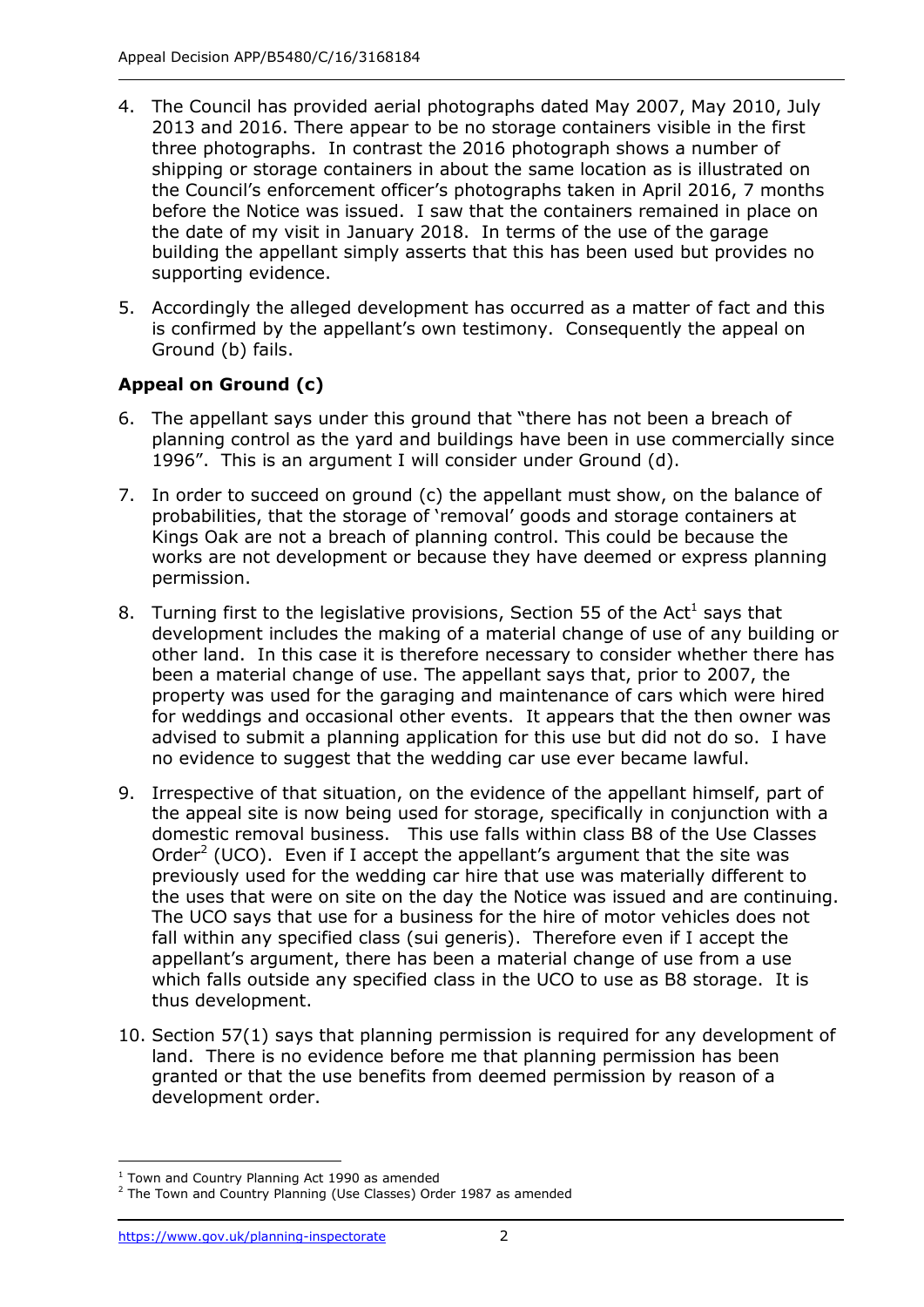11. By reason of Section 171A (1) of the Act the carrying out of development without the required planning permission constitutes a breach of planning control. Consequently the appeal on ground (c) fails.

# **Appeal on Ground (d)**

- action by reason of the passage of time. The Notice was issued on 18 November 2016 and Section 171 B of the Act says that no enforcement action may be taken after the end of the period of ten years beginning with the date of the breach. Thus to be immune the appellant would have to of containers and use of garage for goods stored in association with the removal activity commenced on or before 18 November 2006. 12. This ground of appeal is that the development is immune from enforcement demonstrate, on the balance of probability, that the B8 use, specifically storage
- and in support of this he relies on a copy of a letter sent by the Council to the former owner of Kings Oak. The letter is dated 1 February 2006 and refers to a defective application for a lawful development certificate for the use of garages other events. It appears the application was not completed and did not progress. However the Council say that the then owner was advised that planning permission would be required. No such application was submitted. 13. The appellant says that there has been unbroken commercial use since 1996 on the land to store and maintain cars hired out for weddings and occasional
- 14. The use claimed prior to 2007 appears to have been solely concerned with use of an existing building for the hire of motor vehicles. As I have noted above that use is materially different from the current use. Therefore when the site was sold to the appellant in April 2007 and the use for the hire of wedding and special occasion vehicles ceased a new chapter in the planning history commenced. Even if the B8 storage did commence almost immediately, and there is scant evidence to support this, this is less than 10 years before the date the Notice was issued.
- date the Notice was issued.<br>15. Consequently the uses subject of the allegation are not immune from enforcement action and the Ground (d) appeal fails.

## **Appeal on Ground (a) and the deemed application**

## *Main issues*

16.The main issues in this appeal are:

- whether or not the development constitutes inappropriate development in the Green Belt;
- if the development is inappropriate whether or not the harm by reason of inappropriateness, and any other harm, is clearly outweighed by other considerations so as to amount to the very special circumstances necessary to justify permission.
- 17. Kings Oak is within a ribbon of development along Clay Tie Road which lies to the east of the M25 and is within Metropolitan Green Belt. Although most properties along this road are residential there is a sprinkling of commercial uses between the houses.
- uses between the houses.<br>18. The Council accept that Policy DC45 (Appropriate development in the Green Belt) of the Havering Core Strategy 2008 is inconsistent with the National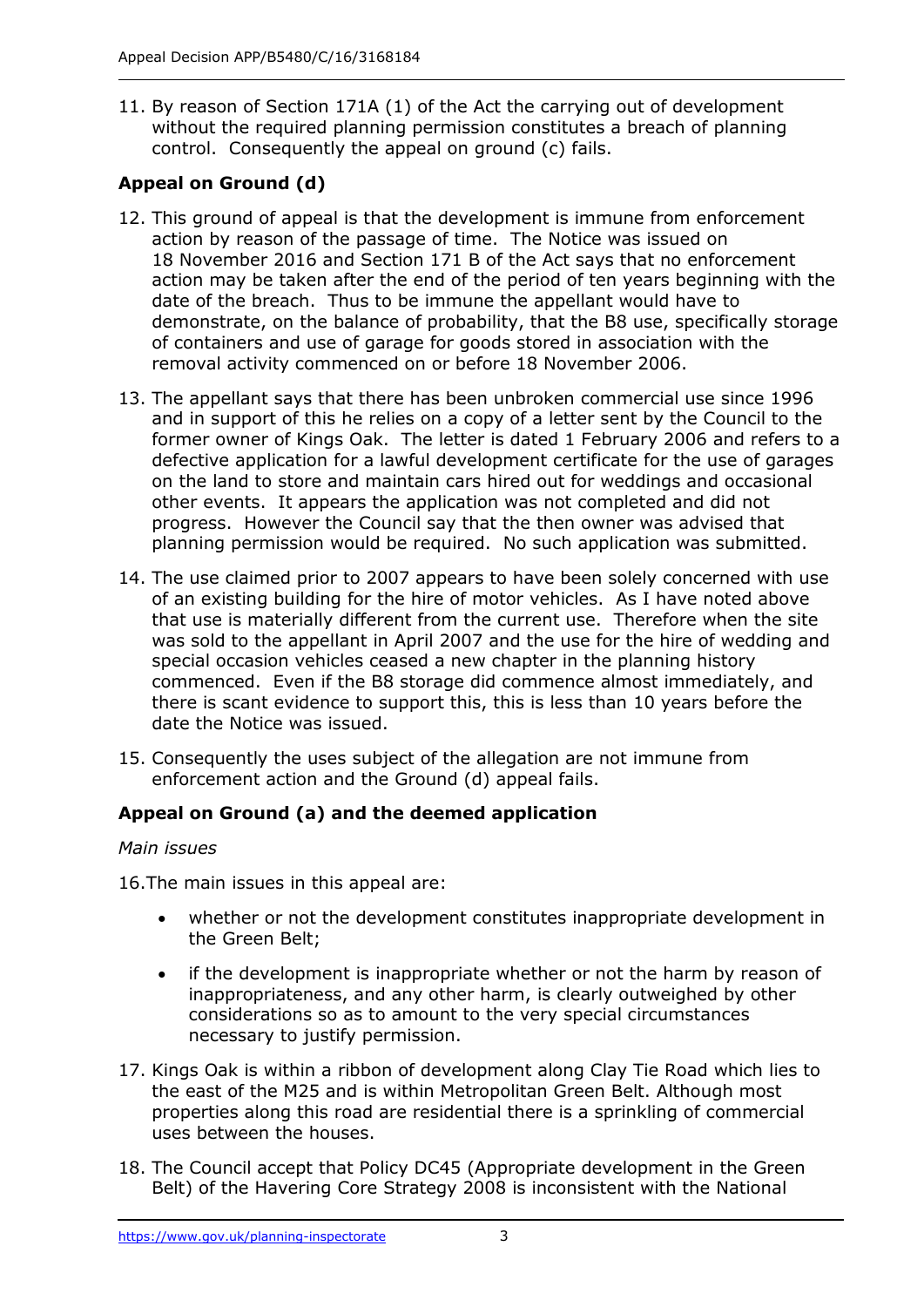Planning Policy Framework (the Framework). In these circumstances should be considered in the light of their consistency with policies in the Green Belt policies, for policy direction in the Green Belt and this is the starting point for my decision on planning merits. paragraph 215 of the Framework says that the weight to relevant policies Framework; accordingly limited weight should be given to this policy. Therefore the Council relies on the Framework, augmented by London Plan

- 19. The Framework says that the fundamental aim of Green Belt policy is to prevent urban sprawl by keeping land permanently open. The essential characteristics of Green Belts are their openness and their permanence<sup>3</sup>. Openness is generally defined by an absence of built form.
- Green Belt and do not conflict with the purpose of including land in Green Belt. The use of the land for the storage of shipping containers does not preserve the openness of the Green Belt. The structures are bulky and readily visible and appear to be on the site all year round. Consequently, as matter of fact and degree, the development subject of the allegation is inappropriate 20. Paragraph 90 of the Framework says certain forms of development are not inappropriate in the Green Belt provided they preserve the openness of the development in the Green Belt.
- 21. Paragraph 87 of the Framework explains that inappropriate development is, by definition, harmful to the Green Belt and should not be approved except in very special circumstances. Paragraph 88 says in turn that substantial weight should be given to any harm to the Green Belt and that very special circumstances will not exist unless the potential harm to the Green Belt, by reason of inappropriateness and any other harm, is clearly outweighed by other considerations.

## *Openness and any other harm*

- 22. The gist of the appellant's argument is that he has reduced the size of the large garage on the site and replaced this with access and container storage which he suggests is a less intensive use than previous uses on the site. The evidence provided is scanty at best but by reference to the Council's aerial building. photographs it does appear that one bay has been removed from the garage
- building. 23. However given the number and spread of containers on the land I do not agree that the use is less intensive than that reported to be previously on the land. In particular the large number of containers have a greater adverse impact on openness. Moreover, the appellant has provided no evidence to support his assertion that the current use is less intensive in terms of activity. He says that he has a number of employees and thus, on the balance of probability, there is more on-site commercial activity than that associated with the wedding car hire which by its very nature would have tended to be intermittent.
- which are industrial in character, are an uncomfortable anomaly in this Green Belt location. Whilst I acknowledge that there are other commercial enterprises in the locality this does not reduce the harm. Hence the loss of 24. In addition to this, the incongruous nature and appearance of the containers,

-

<sup>&</sup>lt;sup>3</sup> Paragraph 79: The National Planning Policy Framework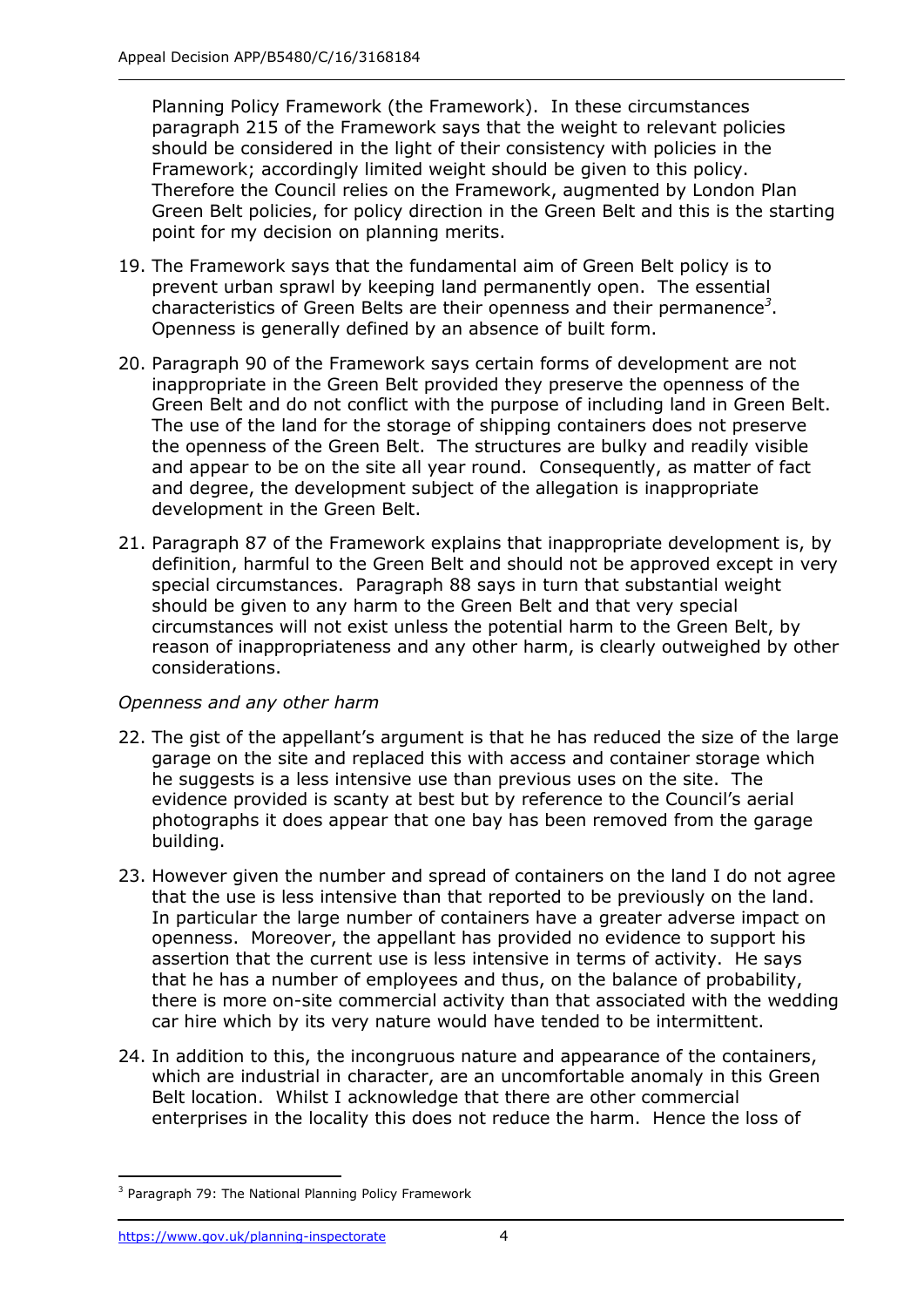openness and industrial character adds to the harm caused by the containers that I have identified by reason of inappropriate development.

## *Benefits*

- the site. He also says that his business provides employment to an unspecified number of staff. 25. The appellant says that it is inconsistent for the Council to take action now because it had previously advised that commercial usage was acceptable on
- 26. In terms of the first claimed benefit there is no evidence that the Council has encouraged the establishment of this or any other commercial business at Kings Oak. It appears that the Council did suggest that a planning application was submitted in 2005 in connection with the wedding car usage but this is to enable a balanced assessment to be made; it did not guarantee success.
- 27. In terms of employment this is a benefit that has arisen from the use of the site. However it appears that the business also operates at another site in South Ockenden where the appellant says that he keeps his vehicles. In these circumstances the cessation of activity on the appeal site may not result in the loss of employment opportunities and thus I accord only limited weight to this benefit.

## *The balancing exercise and conclusion*

- 28. In carrying out the balancing exercise, I attach substantial weight to the harm development. Added to this is the separate harm by reason of the loss of openness and the industrial appearance of the containers. that would be caused to the Green Belt by reason of inappropriate
- 29. Although I acknowledge the support that the appellant has had from neighbours and the limited benefit arising from employment opportunities, these are insufficient to warrant very special circumstances which would outweigh the harm to the Green Belt. Consequently the ground (a) appeal does not succeed.

## **Appeal on Ground (g)**

- 30. The appellant says that two months is insufficient to comply with the requirements of the Notice but does not give any explanation of this.
- containers could be achieved in a matter of days and other goods associated with this use could be moved equally easily. 31. It seems to me that the physical works of removing the shipping/storage
- clients who are using the containers to store their household effects, though none of these has been submitted in evidence. 32. However it is possible that the appellant has contractual obligations to his
- 33. In these circumstances I consider that the compliance period is proportionate and reasonable and the appeal on ground (g) also fails.

## **Conclusion and formal decision**

 34. For the reasons given above I conclude that the appeal should not succeed. I shall uphold the enforcement notice and refuse to grant planning permission on the deemed application.